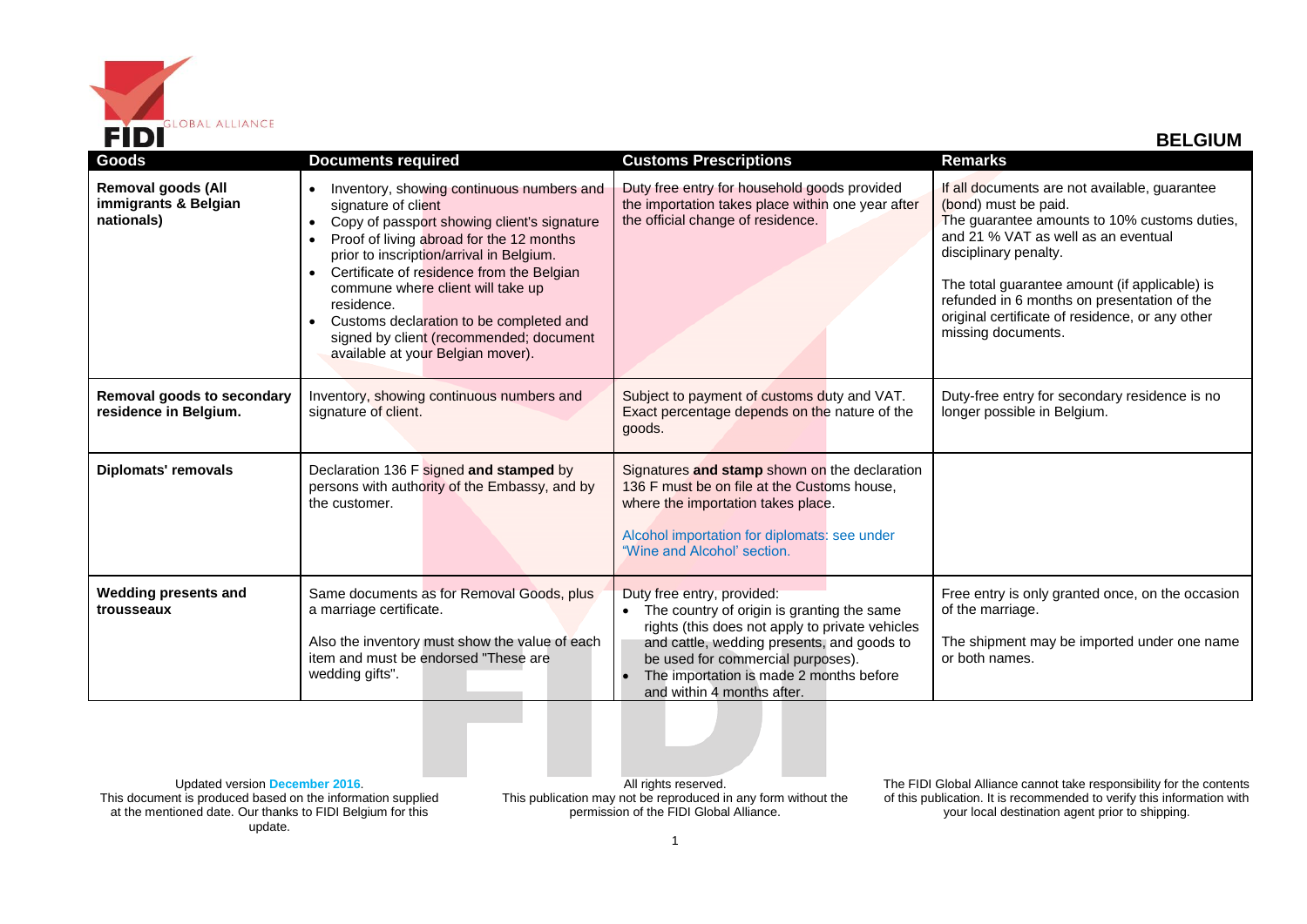

|                                                                                               |                                                                                                                                                                                                                                                                                                                                                                                                                                                                                                                                                | The goods correspond in nature and quantity<br>to the social standing of the party concerned.<br>No items' value may exceed 11.155 €.<br>Goods are manifestly part of their household<br>effects.<br>No liquor or alcohol may be included.                                                                                                                                                                                                                                                |                                                                                                                                                                                                                                                                                                                                                                                                                                                                                                                                                                                                                                                                                                                                                               |
|-----------------------------------------------------------------------------------------------|------------------------------------------------------------------------------------------------------------------------------------------------------------------------------------------------------------------------------------------------------------------------------------------------------------------------------------------------------------------------------------------------------------------------------------------------------------------------------------------------------------------------------------------------|-------------------------------------------------------------------------------------------------------------------------------------------------------------------------------------------------------------------------------------------------------------------------------------------------------------------------------------------------------------------------------------------------------------------------------------------------------------------------------------------|---------------------------------------------------------------------------------------------------------------------------------------------------------------------------------------------------------------------------------------------------------------------------------------------------------------------------------------------------------------------------------------------------------------------------------------------------------------------------------------------------------------------------------------------------------------------------------------------------------------------------------------------------------------------------------------------------------------------------------------------------------------|
| <b>Inheritance</b>                                                                            | Application form for duty free entry.<br>$\bullet$<br>Inventory in duplicate (must be signed).<br>$\bullet$<br>Certificate from the Town Hall of his place of<br>$\bullet$<br>residence or identity document issued prior<br>to the death (evidencing that the heir is an<br>inhabitant of the Belgo-Luxemburg-<br>Economic-Union).<br>Certificate that he is an heir, by means of an<br>$\bullet$<br>attestation from a notary or certified copy or<br>extract of the declaration of succession.<br>Certified death certificate.<br>$\bullet$ | Duty free entry, provided:<br>• The goods are used.<br>The beneficiary of the exemption has his<br>principal residence in the Belgo-Luxemburg-<br>Economic-Union.<br>The importation takes place within 6 months<br>of the date on which the goods were at the<br>disposal of the heir.<br>The exemption does not apply to goods to be<br>used for commercial purposes, such as<br>commercial vehicle, raw, semi-finished and<br>finished products, cattle and agricultural<br>equipment. | The date on which the goods are at the disposal<br>of the heirs can be different:<br>Date of the death.<br>Date of solution of disputes.<br>Date of the consignation of payment of the<br>death duties.<br>Date of issue of the export permit, provided<br>that, as regards the last 3 dates, the party<br>concerned has not adjourned these due to<br>negligence or fault.<br>Objects, which for humanitarian reasons and<br>with the consent of the heirs remain in use by<br>the surviving spouse, can be imported within 6<br>months of the date on which the objects were<br>placed at the disposal of the heirs.<br>The same tolerance applies to objects left at the<br>disposal of the person surviving a close<br>relationship he or she lived with. |
| New furniture and household<br>goods                                                          | Original purchase certificates.                                                                                                                                                                                                                                                                                                                                                                                                                                                                                                                | Subject to payment of customs duty and VAT.                                                                                                                                                                                                                                                                                                                                                                                                                                               | Exact percentage depends on the nature of the<br>goods.                                                                                                                                                                                                                                                                                                                                                                                                                                                                                                                                                                                                                                                                                                       |
| Updated version December 2016.<br>This document is produced based on the information supplied |                                                                                                                                                                                                                                                                                                                                                                                                                                                                                                                                                | All rights reserved.<br>This publication may not be reproduced in any form without the                                                                                                                                                                                                                                                                                                                                                                                                    | The FIDI Global Alliance cannot take responsibility for the contents<br>of this publication It is recommended to verify this information with                                                                                                                                                                                                                                                                                                                                                                                                                                                                                                                                                                                                                 |

This document is produced based on the information supplied at the mentioned date. Our thanks to FIDI Belgium for this update.

This publication may not be reproduced in any form without the permission of the FIDI Global Alliance.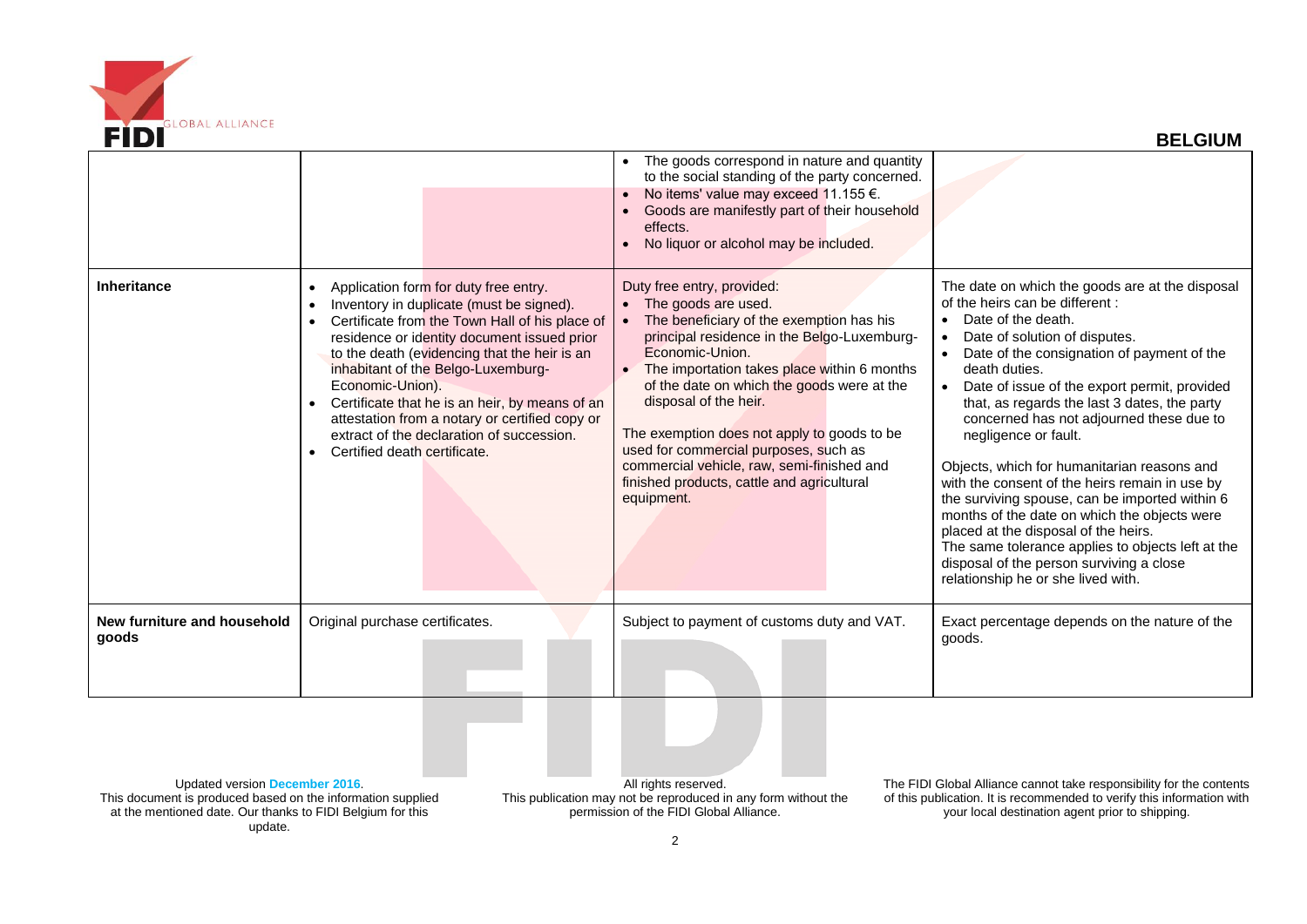

| <b>Antiques</b>               | Original Invoice (signed by the supplier).<br>$\bullet$<br>Certificate of age (showing that the articles<br>are more than 100 years old).                                                                                                                                                                                                                                                                                                                                                                                                                                                                                                                                                                                                           | Antiques can be imported duty free, but on<br>payment of V.A.T.                                                                                                                                                                                                         | VAT: 6%                                                                                                                                                                                                                                                                                                                                                                                                                                                                                                                                         |
|-------------------------------|-----------------------------------------------------------------------------------------------------------------------------------------------------------------------------------------------------------------------------------------------------------------------------------------------------------------------------------------------------------------------------------------------------------------------------------------------------------------------------------------------------------------------------------------------------------------------------------------------------------------------------------------------------------------------------------------------------------------------------------------------------|-------------------------------------------------------------------------------------------------------------------------------------------------------------------------------------------------------------------------------------------------------------------------|-------------------------------------------------------------------------------------------------------------------------------------------------------------------------------------------------------------------------------------------------------------------------------------------------------------------------------------------------------------------------------------------------------------------------------------------------------------------------------------------------------------------------------------------------|
| <b>Precious metal objects</b> |                                                                                                                                                                                                                                                                                                                                                                                                                                                                                                                                                                                                                                                                                                                                                     | Duty free entry if:<br>• Goods are manifestly part of their household<br>effects.<br>Goods correspond in nature and quantity to<br>the social standing of the party concerned.                                                                                          | Silverware is subject to the same conditions as<br>removal goods.                                                                                                                                                                                                                                                                                                                                                                                                                                                                               |
| <b>Motor cars</b>             | Copy of passport showing client' signature.<br>$\bullet$<br>Motorcars must be shown on the inventory,<br>with mark, chassis number, motor number<br>and type and colour of the coachwork.<br>An insurance document valid for 6 months<br>$\bullet$<br>prior to the car's importation.<br>Original certificate of title.<br>$\bullet$<br>Belgian or European insurance document<br>Purchase invoice (Sales contract).<br>Certificate of residence from the Belgian<br>commune where client will take up<br>residence.<br>Official proof of living abroad for the 12<br>months prior to arrival/inscription in<br>Belgium.<br>Customs declaration to be completed and<br>signed by client (recommended: document<br>available at your Belgian mover). | Duty free entry, provided car has a minimum<br>mileage of 6000 km and the owners have had<br>the car in their own use and possession for at<br>least 6 months before the change of residence<br>and that taxes (sales tax or V.A.T.) were paid in<br>country of origin. | Customer must also be importing removal goods<br>in order to get a VAT and duty free import.<br>If possible, licence plates need to be kept on the<br>car to avoid problems, and to allow driving on<br>Belgian roads pending final naturalization of the<br>car.<br>Important note:<br>Belgium requires EURO 4 emission norm as a<br>minimum, in order for vehicles to be registered<br>and allowed on the Belgian roads. Please<br>obtain advice from the FIDI moving company<br>that the car has this norm, prior to shipping to<br>Belgium. |

Updated version **December 2016**. This document is produced based on the information supplied at the mentioned date. Our thanks to FIDI Belgium for this update.

All rights reserved. This publication may not be reproduced in any form without the permission of the FIDI Global Alliance.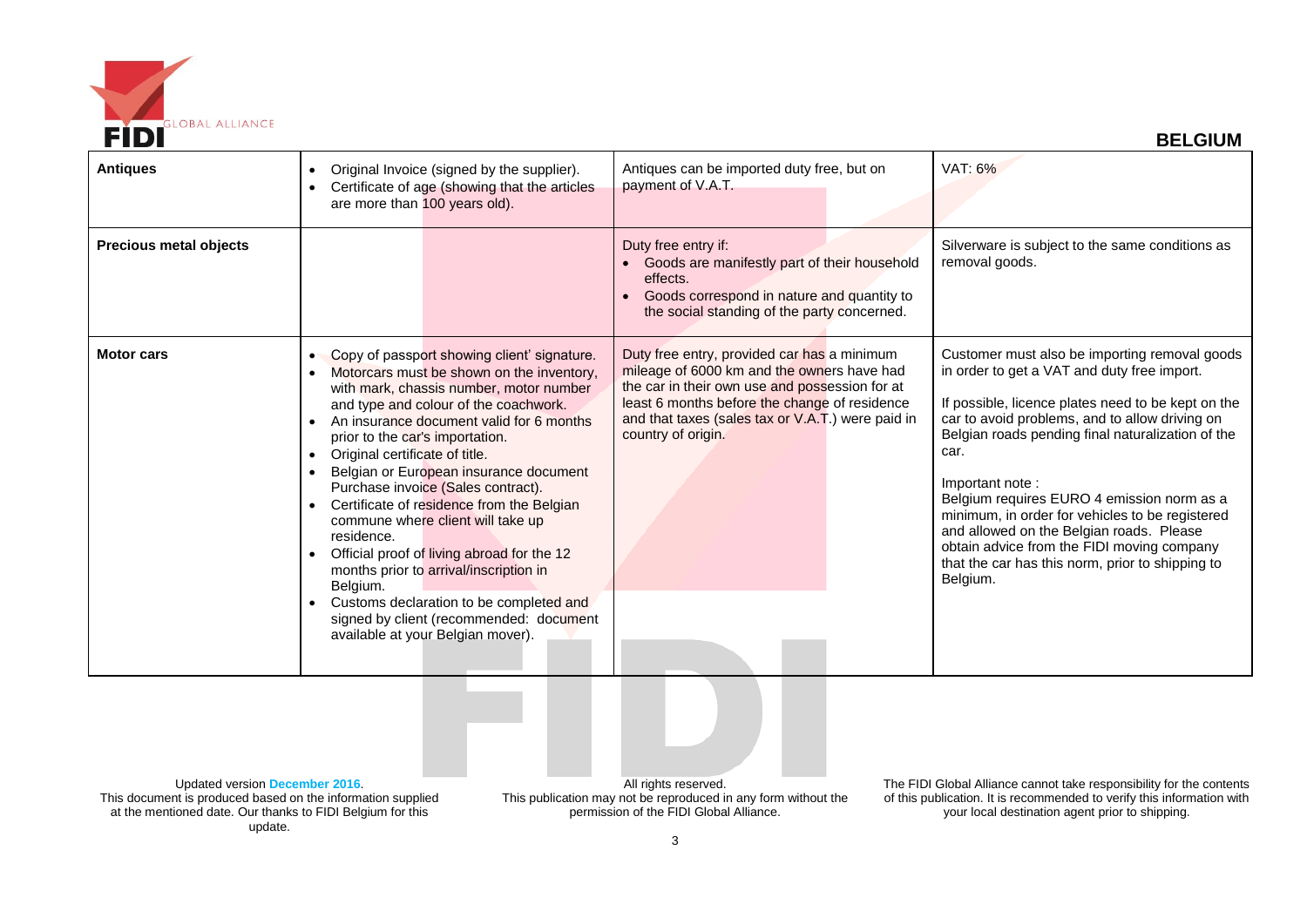

| Other motor vehicles, except<br>motor-cars (caravans,<br>trailers, etc.) | Customs form (Benelux 4 certificate issued<br>against deposit of triptyque or carnet):<br>If the trailer, semi-trailer or caravan is not<br>imported under the conditions shown in the<br>column" Customs Prescriptions".<br>If imported with another means of transport<br>(e.g.: trailers, which arrived per ship and<br>continue their journey per road, after having<br>been attached to a tractor vehicle,<br>registered in Belgium or in the Grand Duchy<br>of Luxembourg). | Duty free entry for trailers, provided:<br>• The trailer is drawn at the time of importation<br>by a motor-road-vehicle registered abroad.<br>The trailer, if not registered abroad, shows<br>visible traces of use. |                                                                                                                                                                                                                                          |
|--------------------------------------------------------------------------|-----------------------------------------------------------------------------------------------------------------------------------------------------------------------------------------------------------------------------------------------------------------------------------------------------------------------------------------------------------------------------------------------------------------------------------------------------------------------------------|----------------------------------------------------------------------------------------------------------------------------------------------------------------------------------------------------------------------|------------------------------------------------------------------------------------------------------------------------------------------------------------------------------------------------------------------------------------------|
| Machines, appliances and<br>equipment.                                   |                                                                                                                                                                                                                                                                                                                                                                                                                                                                                   | Duty free entry (with some restrictions).                                                                                                                                                                            | Duty free entry if goods are manifestly part of<br>their household effects.<br>The goods correspond in nature and quantity to<br>the social standing of the party concerned.                                                             |
| <b>Firearms</b>                                                          | Shooting licence.<br>$\bullet$<br>Name, number and calibre of the firearms<br>must figure on the inventory.<br>Some firearms must be registered with the<br>local Police department and registration of<br>certificate/licence is needed.                                                                                                                                                                                                                                         |                                                                                                                                                                                                                      | Firearms must be loaded in a way that they can<br>be easily taken out of the removal shipment<br>during Customs inspection.<br>Do not ship any firearms unless specifically<br>approved by the Belgian authorities prior to<br>shipping. |
| <b>Plants and vegetable</b><br>products                                  | Phytosanitary certificate (issued by the Ministry<br>of Agriculture of the country of origin).                                                                                                                                                                                                                                                                                                                                                                                    |                                                                                                                                                                                                                      |                                                                                                                                                                                                                                          |
| <b>Pets</b>                                                              | Certificate of vaccination (vaccination against<br>rabies).                                                                                                                                                                                                                                                                                                                                                                                                                       | Importation granted.                                                                                                                                                                                                 | The certificate must be dated at least 30 days<br>before the entry into Belgium but cannot be older<br>than 1 year.                                                                                                                      |

Updated version **December 2016**. This document is produced based on the information supplied at the mentioned date. Our thanks to FIDI Belgium for this update.

All rights reserved. This publication may not be reproduced in any form without the permission of the FIDI Global Alliance.